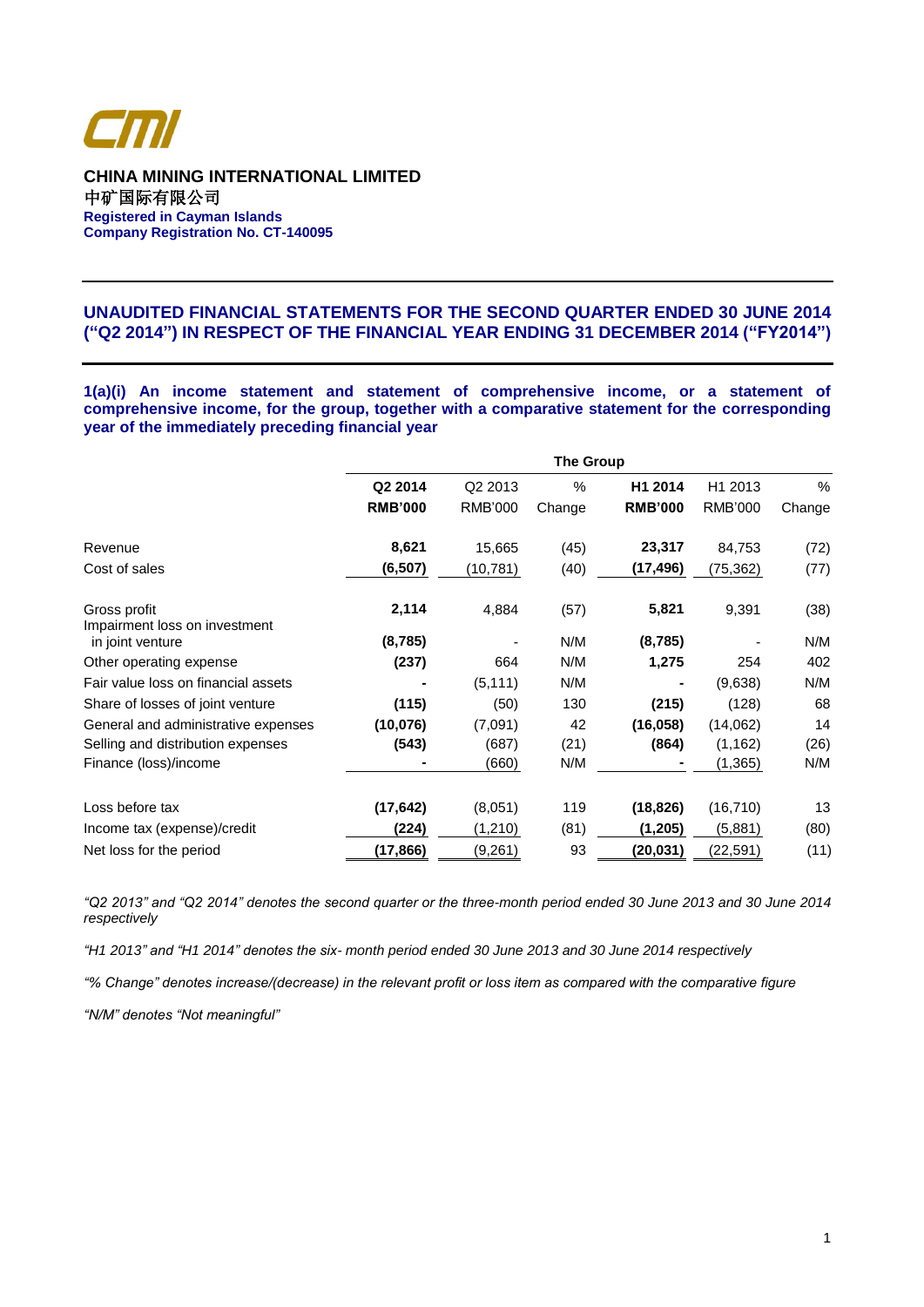# **1.(a)(ii) The accompanying notes to the unaudited financial statements form an integral part of the financial statements**

|                                                                    | <b>The Group</b> |                     |        |                |                          |        |  |  |
|--------------------------------------------------------------------|------------------|---------------------|--------|----------------|--------------------------|--------|--|--|
|                                                                    | Q2 2014          | Q <sub>2</sub> 2013 | $\%$   | H1 2014        | H <sub>1</sub> 2013      | %      |  |  |
|                                                                    | <b>RMB'000</b>   | <b>RMB'000</b>      | Change | <b>RMB'000</b> | <b>RMB'000</b>           | Change |  |  |
| Loss before tax has been arrived at after<br>charging/(crediting): |                  |                     |        |                |                          |        |  |  |
| Depreciation of property, plant and equipment                      | 363              | 341                 | 6      | 725            | 643                      | 13     |  |  |
| Foreign currency exchange gain                                     | 35               | 37                  | (5)    | 27             | 74                       | 31     |  |  |
| Amortization of land use rights                                    | 1                | ۰                   | N/M    | $\mathbf{2}$   | 1                        | 100    |  |  |
| Loss on disposal of property, plant and equipment                  | 144              | ۰                   | N/M    | 144            | $\overline{\phantom{0}}$ | N/M    |  |  |
| Interest expense                                                   |                  | 660                 | N/M    | ۰              | 1,365                    | N/M    |  |  |
| Interest income                                                    | (211)            | (377)               | (44)   | (1,700)        | (423)                    | 302    |  |  |

*"Q2 2013" and "Q2 2014" denotes the second quarter or the three-month period ended 30 June 2013 and 30 June 2014 respectively*

*"H1 2013" and "H1 2014" denotes the six- month period ended 30 June 2013 and 30 June 2014 respectively*

*"% Change" denotes increase/(decrease) in the relevant profit or loss item as compared with the comparative figure*

*"N/M" denotes "Not meaningful"*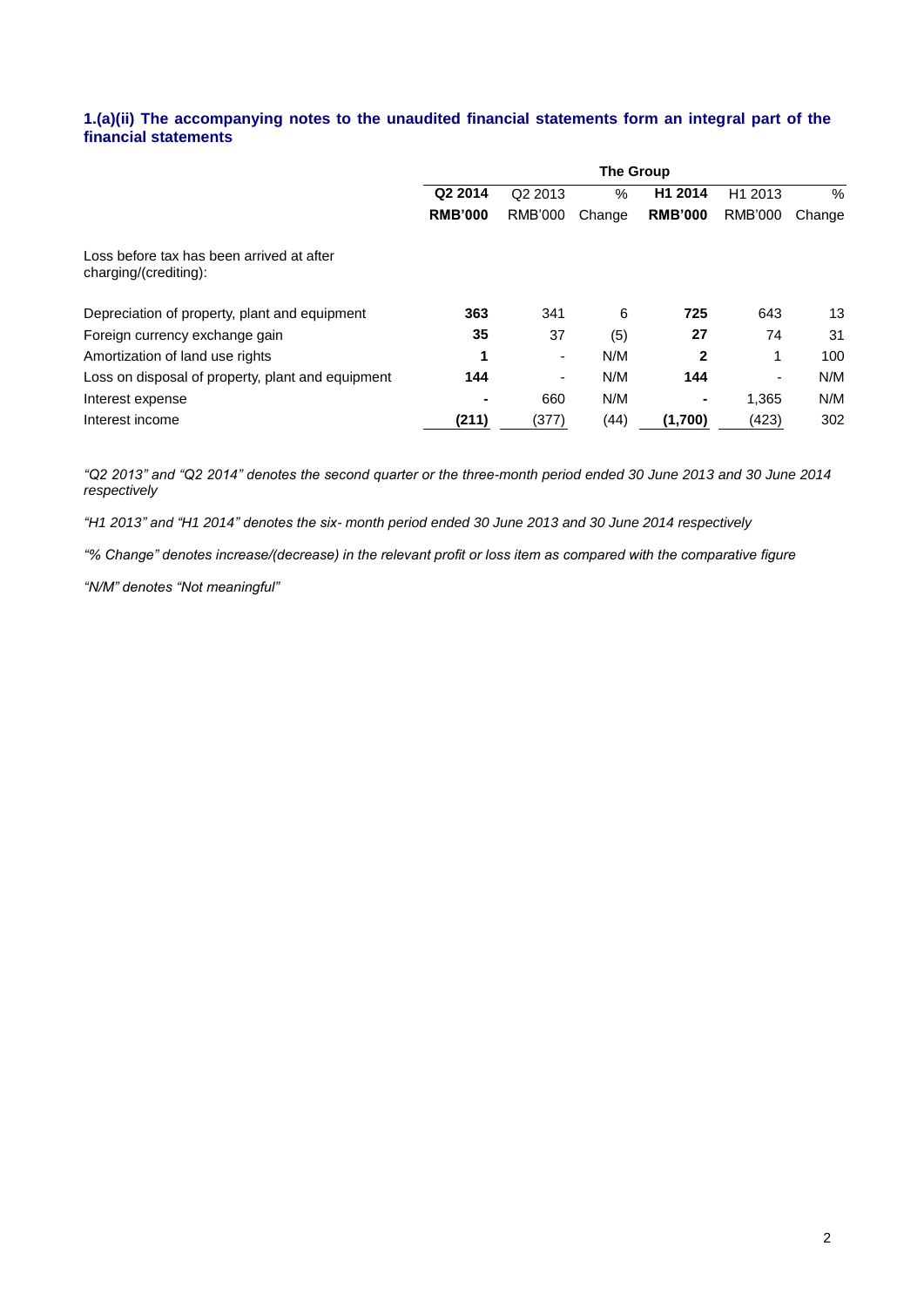## **1.(b)(i) A statements of financial position (for the issuer and group) together with a comparative statement as at the end of the immediately preceding financial year**

# **Statements of financial position of the Group and the Company as at 31 December 2013 and 30 June 2014**

|                                                     | <b>The Group</b> |                | <b>The Company</b> |                |
|-----------------------------------------------------|------------------|----------------|--------------------|----------------|
|                                                     | 30 June          | 31 December    | 30 June            | 31 December    |
|                                                     | 2014             | 2013           | 2014               | 2013           |
|                                                     | <b>RMB'000</b>   | <b>RMB'000</b> | <b>RMB'000</b>     | <b>RMB'000</b> |
| <b>Non-current assets</b>                           |                  |                |                    |                |
| Property, plant and equipment                       | 5,122            | 5,928          | 849                | 947            |
| Land use rights                                     | 56               | 58             |                    |                |
| Investments in subsidiaries                         |                  |                | 352,212            | 352,212        |
| Equity accounted investment in joint ventures       | 75,000           | 84,000         |                    |                |
|                                                     | 80,178           | 89,986         | 353,061            | 353,159        |
| <b>Current assets</b>                               |                  |                |                    |                |
| Completed properties for sale                       | 103,213          | 120,709        |                    |                |
| Prepayments and other receivables                   | 39,386           | 78,980         | 611                | 613            |
| Amounts due from subsidiaries (non-trade)           |                  |                | 1,340              | 1,299          |
| Amounts due from related parties (non-trade)        | 723              | 327            | 723                | 327            |
|                                                     |                  |                |                    |                |
| Amounts due from joint ventures (non-trade)         | 3,801            | 3,699          |                    |                |
| Amounts due from joint ventures partner (non-trade) |                  | 25,000         |                    |                |
| Income tax recoverable                              | 69               | 69             |                    |                |
| Available for sales financial asset                 |                  | 7,000          |                    |                |
| Pledged bank deposits                               | 9,357            | 9,121          |                    |                |
| Cash and cash equivalents                           | 255,530          | 206,934        | 481                | 5,916          |
|                                                     | 412,079          | 451,839        | 3,155              | 8,155          |
|                                                     |                  |                |                    |                |
| <b>Current liabilities</b>                          |                  |                |                    |                |
| Trade payables                                      | 16,557           | 27,505         |                    |                |
| Sales and rental deposits                           | 43,909           | 57,753         |                    |                |
| Accruals and other payables                         | 13,095           | 19,151         | 834                | 3,898          |
| Amount due to subsidiaries (non-trade)              |                  |                | 431                | 1              |
| Amounts due to related parties (non-trade)          | 9,450            | 6,033          | 8,950              | 5,683          |
| Amounts due to joint ventures (non-trade)           | 1,517            | 687            |                    |                |
| Amounts due to joint venture partner (non-trade)    | 11               | 11             |                    |                |
| Income tax payables                                 | 42,065           | 44,997         |                    |                |
|                                                     | 126,604          | 156,137        | 10,215             | 9,582          |
| Net current assets/(liabilities)                    | 285,475          | 295,702        | (7,060)            | (1, 427)       |
|                                                     |                  |                |                    |                |
|                                                     | 365,653          | 385,688        | 346,001            | 351,732        |
| <b>Capital and reserves</b>                         |                  |                |                    |                |
| Issued capital                                      | 5,897            | 5,897          | 5,897              | 5,897          |
| Share premium                                       | 224,594          | 224,594        | 224,594            | 224,594        |
| <b>Treasury shares</b>                              | (18)             | (18)           | (18)               | (18)           |
|                                                     | 49,031           |                |                    |                |
| Capital reserve                                     |                  | 49,031         |                    |                |
| Distributable reserve                               | 362,461          | 362,461        | 362,461            | 362,461        |
| <b>Accumulated losses</b>                           | (284, 639)       | (264, 608)     | (246, 933)         | (241, 202)     |
| <b>Total equity</b>                                 | 357,326          | 377,357        | 346,001            | 351,732        |
| <b>Non-current liabilities</b>                      |                  |                |                    |                |
| Deferred tax liabilities                            | 8,327            | 8,331          |                    |                |
|                                                     | 8,327            | 8,331          |                    |                |
|                                                     | 365,653          | 385,688        | 346,001            | 351,732        |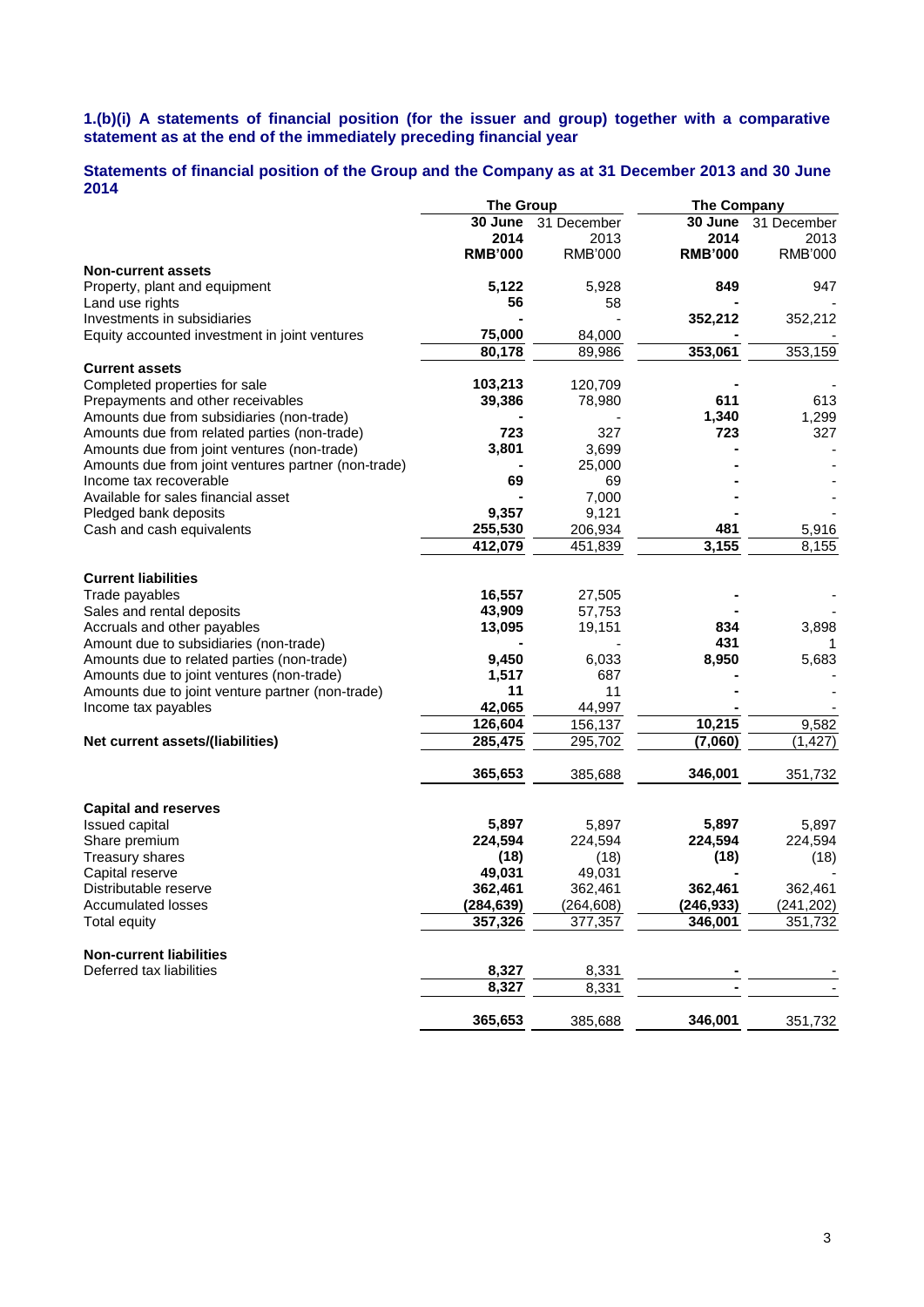# **1.(b)(ii) In relation to the aggregate amount of group's borrowings and debt securities, specify the following as at the end of the current financial year reported on with comparative figures as at the end of the immediately preceding financial year:**

There is no borrowing or debt security as at 31 December 2013 and 30 June 2014.

**1.(c) A statements of cash flow (for the group), together with a comparative statement for the corresponding year of the immediately preceding financial year.**

|                                                                                  |                 | <b>The Group</b> |                      |                        |
|----------------------------------------------------------------------------------|-----------------|------------------|----------------------|------------------------|
|                                                                                  | Q2 2014         | Q2 2013          | H1 2014              | H1 2013                |
| <b>OPERATING ACTIVITIES</b>                                                      | <b>RMB'000</b>  | <b>RMB'000</b>   | <b>RMB'000</b>       | <b>RMB'000</b>         |
| Loss before tax                                                                  | (17, 642)       | (8,051)          | (18, 826)            | (16, 710)              |
| Adjustments for:                                                                 |                 |                  |                      |                        |
| Depreciation of property, plant and equipment                                    | 363             | 341              | 725                  | 643                    |
| Foreign currency exchange (gain)/loss                                            | (35)            | 37               | 27                   | 74                     |
| Amortization of land use rights                                                  | 1               |                  | 2                    | 1                      |
| Loss on disposal of property, plant and equipment                                | 144             |                  | 144                  |                        |
| Share of loss of joint ventures                                                  | 115             | 50               | 215                  | 128                    |
| Interest income                                                                  | (211)           | (377)            | (1,700)              | (423)                  |
| Interest expenses                                                                |                 | 660              |                      | 1,365                  |
| Loss on financial assets at fair value through profit or loss                    |                 | 5,111            |                      | 9,638                  |
| Impairment loss on investment in joint venture                                   | 8,785           |                  | 8,785                |                        |
| Operating cash flows before movements in working capital                         | (8, 480)        | (2, 229)         | (10, 628)            | (5,284)                |
| Completed properties for sale                                                    | 6,507           | (11, 958)        | 17,496               | 40,384                 |
| Properties under development for sale                                            |                 | 6,609            |                      | (2,863)                |
| Prepayments and other receivables                                                | 169             | 4,064            | 39,594               | 18,893                 |
| Trade payables                                                                   | (1, 215)        | 5,911            | (10, 928)            | 12,791                 |
| Sales and rental deposits                                                        | (1, 330)        | 2,156            | (13, 845)<br>(6,084) | (11, 274)<br>(11, 185) |
| Accruals and other payables<br>Cash used in operations                           | 374<br>(3, 975) | (3,733)<br>820   | 15,605               | 41,462                 |
| Income tax paid                                                                  | (148)           | (618)            | (4, 139)             | (13, 271)              |
| NET CASH (USED IN)/GENERATED FROM                                                |                 |                  |                      |                        |
| <b>OPERATING ACTIVITIES</b>                                                      | (4, 123)        | 202              | 11,466               | 28,191                 |
| <b>INVESTING ACTIVITIES</b>                                                      |                 |                  |                      |                        |
| Purchase of property, plant and equipment                                        | (52)            | (1, 316)         | (84)                 | (1,616)                |
| Increase in pledged bank deposits                                                | (208)           | (309)            | (236)                | (795)                  |
| Amount (advances to)/received from Joint Venture companies                       | 251             | (308)            | 728                  | (660)                  |
| Amount due from Joint Venture partner                                            |                 |                  | 25,000               |                        |
| Divided income                                                                   |                 | 321              |                      | 321                    |
| Refund on deposit on a land tender                                               | 250,000         |                  |                      |                        |
| Proceed from disposal of property, plant & equipment                             | 1               |                  | 1                    |                        |
| Proceed from disposal of financial assets                                        |                 |                  |                      |                        |
| at fair value through profit or loss                                             |                 | 9,761            | 7,000                | 9,761                  |
| Interest received<br><b>NET CASH GENERATE FROM</b>                               | 211             | 377              | 1,700                | 423                    |
| <b>INVESTING ACTIVITIES</b>                                                      | 250,203         | 8,526            | 34,109               | 7,434                  |
|                                                                                  |                 |                  |                      |                        |
| <b>FINANCING ACTIVITIES</b>                                                      |                 |                  |                      |                        |
| Repayment of margin facility<br>Amount received from/(repaid to) related parties | 3,082           | (7, 281)         | 3,021                | (7, 281)               |
| Interest paid                                                                    |                 | (4, 533)         |                      | 1,455<br>(4, 533)      |
| NET CASH GENERATED FROM/(USED IN)                                                |                 |                  |                      |                        |
| <b>FINANCING ACTIVITIES</b>                                                      | 3,082           | (11, 814)        | 3,021                | (10, 359)              |
| INCREASE/(DECREASE) IN CASH AND CASH EQUIVALENTS                                 | 249,162         | (3,086)          | 48,596               | 25,266                 |
|                                                                                  |                 |                  |                      |                        |
| CASH AND CASH EQUIVALENTS AT BEGINNING OF PERIOD                                 | 6,368           | 212,342          | 206,934              | 183,990                |
| CASH AND CASH EQUIVALENTS AT END OF PERIOD                                       | 255,530         | 209,256          | 255,530              | 209,256                |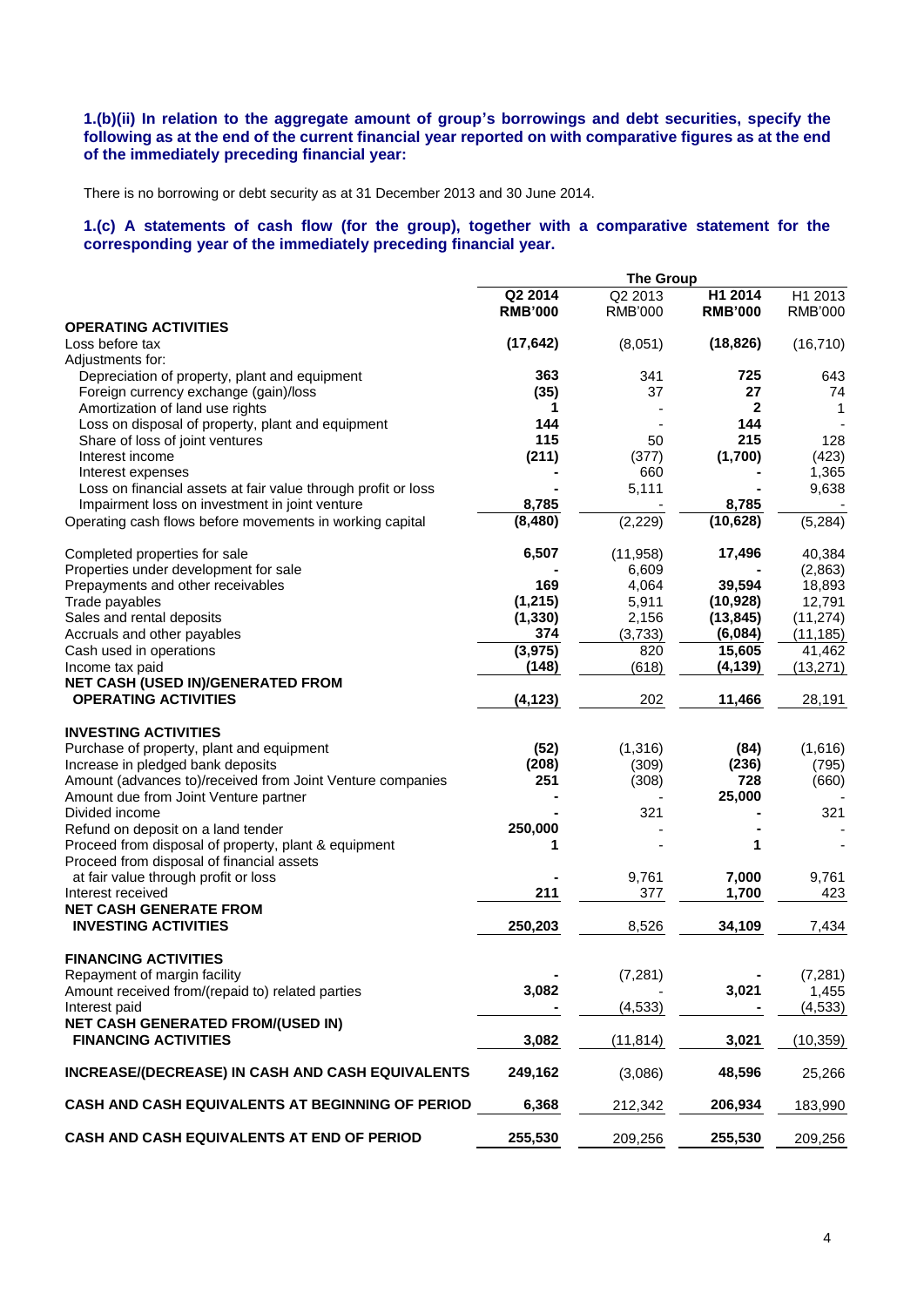# **1.(d) A statements of comprehensive income (for the issuer and group), together with a comparative statement for the corresponding year of the immediately preceding financial period.**

# **Unaudited consolidated statements of comprehensive income of the Group and the Company for the financial year ended 31 December 2013 and 30 June 2014**

# **Total comprehensive loss for the year attributable to:**

|                                             |                | <b>The Group</b>    |                |                     |  |  |  |
|---------------------------------------------|----------------|---------------------|----------------|---------------------|--|--|--|
|                                             | Q2 2014        | Q <sub>2</sub> 2013 | H1 2014        | H1 2013             |  |  |  |
|                                             | <b>RMB'000</b> | <b>RMB'000</b>      | <b>RMB'000</b> | <b>RMB'000</b>      |  |  |  |
| Loss for the period                         | (17, 866)      | (9,261)             | (20, 031)      | (22, 591)           |  |  |  |
| Other comprehensive expense for the period  |                |                     |                |                     |  |  |  |
| Total comprehensive expense for the period  | (17, 866)      | (9,261)             | (20,031)       | (22, 591)           |  |  |  |
|                                             |                | <b>The Group</b>    |                |                     |  |  |  |
|                                             | Q2 2014        | Q <sub>2</sub> 2013 | H1 2014        | H <sub>1</sub> 2013 |  |  |  |
|                                             | <b>RMB'000</b> | RMB'000             | <b>RMB'000</b> | RMB'000             |  |  |  |
| Owners of the Company<br>Minority interests | (17, 866)      | (9,261)             | (20, 031)      | (22, 591)           |  |  |  |
|                                             |                |                     |                |                     |  |  |  |
|                                             | (17, 866)      | (9,261)             | (20, 031)      | (22, 591)           |  |  |  |

# **Total comprehensive (expense)/income for the period attributable to:**

|                                                     | The Company    |                     |                     |                          |  |  |
|-----------------------------------------------------|----------------|---------------------|---------------------|--------------------------|--|--|
|                                                     | Q2 2014        | Q <sub>2</sub> 2013 | H <sub>1</sub> 2014 | H <sub>1</sub> 2013      |  |  |
|                                                     | <b>RMB'000</b> | RMB'000             | <b>RMB'000</b>      | RMB'000                  |  |  |
| (Loss)/Income for the period                        | (4, 131)       | 793                 | (5.731)             | 183                      |  |  |
| Other comprehensive expense for the period          |                |                     |                     | $\overline{\phantom{a}}$ |  |  |
| Total comprehensive (expense)/income for the period | (4, 131)       | 793                 | (5,731)             | 183                      |  |  |

|                       |                | The Company         |                |                     |
|-----------------------|----------------|---------------------|----------------|---------------------|
|                       | Q2 2014        | Q <sub>2</sub> 2013 | H1 2014        | H <sub>1</sub> 2013 |
|                       | <b>RMB'000</b> | <b>RMB'000</b>      | <b>RMB'000</b> | RMB'000             |
| Owners of the Company | (4, 131)       | 793                 | (5,731)        | 183                 |
| Minority interests    |                | -                   |                | $\sim$              |
|                       | (4, 131)       | 793                 | (5,731)        | 183                 |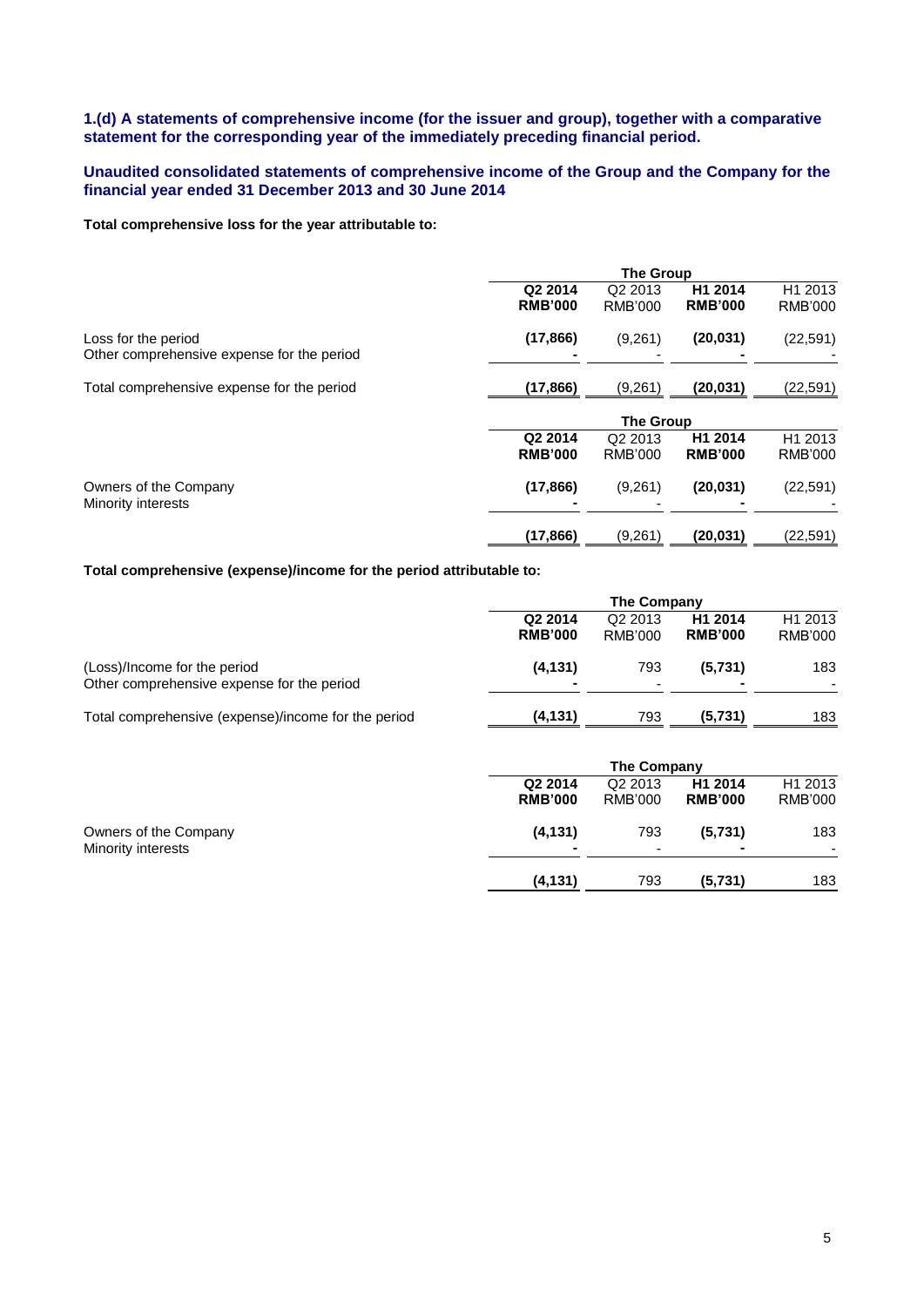# **1(d)(i) A statement (for the issuer and group) showing either (i) all changes in equity or (ii) changes in equity other than those arising from capitalization issues and distributions to shareholders, together with a comparative statement for the corresponding year of the immediately preceding financial year.**

# **Unaudited consolidated statement of changes in equity of the Group for the year ended 31 December 2013 and 30 June 14**

|                                          |                  |                  |                    |                          | The Group          |                       |                                             |                                        |                |
|------------------------------------------|------------------|------------------|--------------------|--------------------------|--------------------|-----------------------|---------------------------------------------|----------------------------------------|----------------|
|                                          | Share<br>capital | Share<br>premium | Capital<br>reserve | Distributable<br>reserve | Treasury<br>shares | Accumulated<br>losses | Attributable<br>to owners of<br>the Company | <b>Non</b><br>controlling<br>interests | Total          |
|                                          | RMB'000          | <b>RMB'000</b>   | RMB'000            | RMB'000 RMB'000          |                    | <b>RMB'000</b>        | <b>RMB'000</b>                              | <b>RMB'000</b>                         | <b>RMB'000</b> |
| Balance as at 1.1.2014                   | 5,897            | 224,594          | 49,031             | 362,461                  | (18)               | (264, 608)            | 377,357                                     | $\sim$                                 | 377,357        |
| Total comprehensive<br>loss for the year |                  |                  |                    |                          |                    | (2, 165)              | (2, 165)                                    | $\blacksquare$                         | (2, 165)       |
| <b>Balance as at</b><br>31.3.2014        | 5,897            | 224.594          | 49,031             | 362,461                  | (18)               | (266, 773)            | 375,192                                     | $\blacksquare$                         | 375,192        |
| Total comprehensive<br>loss for the year |                  | ۰                | ۰                  |                          | ٠                  | (17, 866)             | (17, 866)                                   | $\blacksquare$                         | (17, 866)      |
| <b>Balance as at</b><br>30.6.2014        | 5,897            | 224,594          | 49,031             | 362,461                  | (18)               | (284, 639)            | 357,326                                     | $\blacksquare$                         | 357,326        |
|                                          |                  |                  |                    |                          |                    |                       |                                             |                                        |                |

|                                      |                  | <b>The Group</b> |                    |                                   |               |                       |                                             |                                 |          |
|--------------------------------------|------------------|------------------|--------------------|-----------------------------------|---------------|-----------------------|---------------------------------------------|---------------------------------|----------|
|                                      | Share<br>capital | Share<br>premium | Capital<br>reserve | Distributable Treasury<br>reserve | <b>Shares</b> | Accumulated<br>losses | Attributable<br>to owners of<br>the Company | Non<br>controlling<br>interests | Total    |
|                                      | <b>RMB'000</b>   | RMB'000          | RMB'000            | RMB'000 RMB'000                   |               | <b>RMB'000</b>        | <b>RMB'000</b>                              | <b>RMB'000</b>                  | RMB'000  |
| Balance as at 1.1.2013               | 368,358          | 224.594          | 49,031             | $\blacksquare$                    | (18)          | (134, 922)            | 507,043                                     | $\blacksquare$                  | 507,043  |
| Comprehensive loss<br>for the period |                  |                  |                    |                                   |               | (13, 330)             | (13, 330)                                   |                                 | (13,330) |
| Balance as at<br>31.3.2013           | 368,358          | 224.594          | 49,031             | $\blacksquare$                    | (18)          | (148, 252)            | 493,713                                     | ä,                              | 493,713  |
| Comprehensive loss<br>for the period | ۰                |                  |                    |                                   |               | (9,261)               | (9,261)                                     | $\overline{\phantom{a}}$        | (9,261)  |
| Balance as at<br>30.6.2013           | 368,358          | 224,594          | 49,031             | $\overline{\phantom{a}}$          | (18)          | (157, 513)            | 484,452                                     |                                 | 484,452  |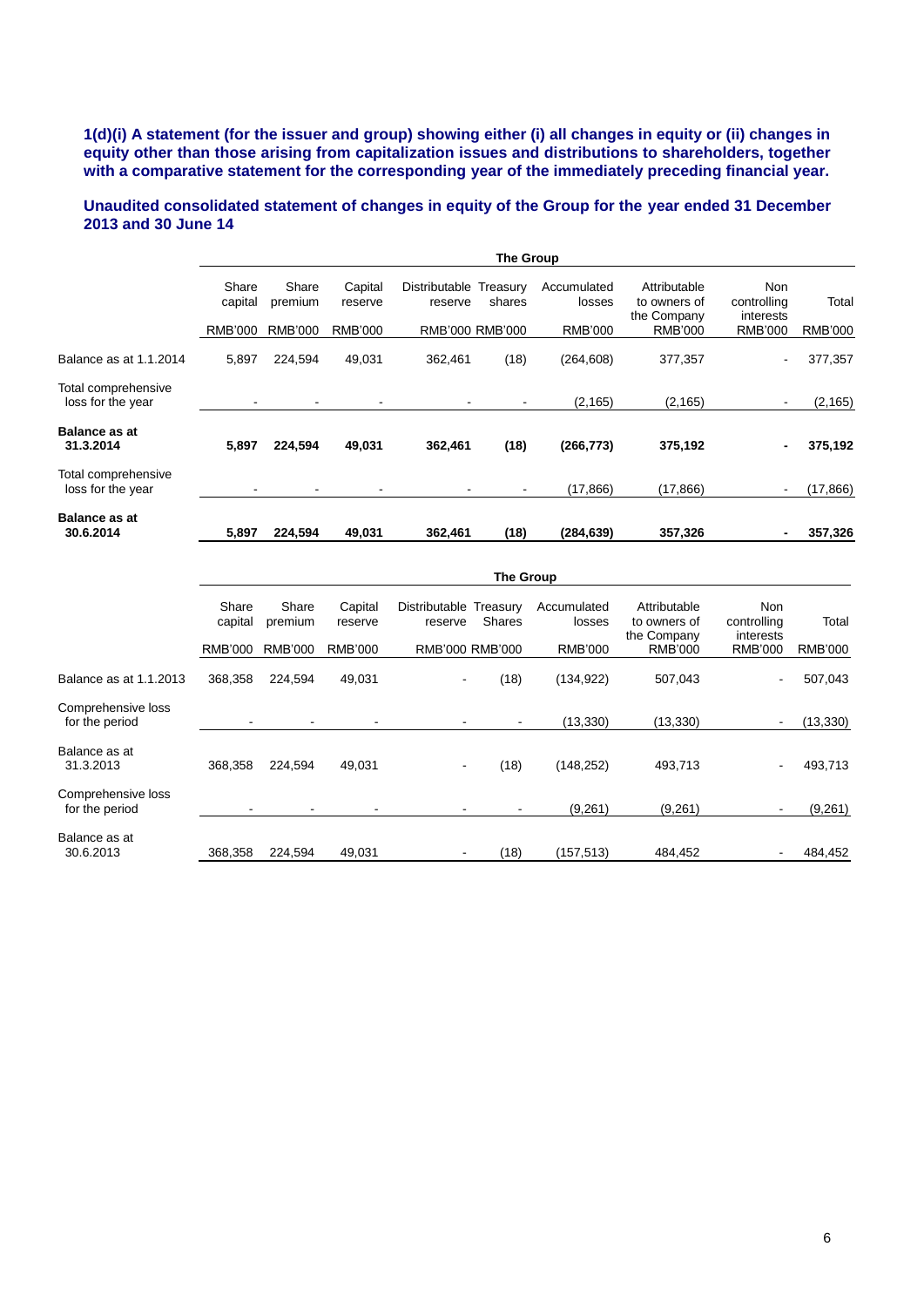|                                         | <b>The Company</b>                 |                                    |                                            |                                      |                                         |                  |  |
|-----------------------------------------|------------------------------------|------------------------------------|--------------------------------------------|--------------------------------------|-----------------------------------------|------------------|--|
|                                         | Share<br>capital<br><b>RMB'000</b> | Share<br>premium<br><b>RMB'000</b> | distributable<br>reserve<br><b>RMB'000</b> | Treasurv<br>shares<br><b>RMB'000</b> | Accumulated<br>losses<br><b>RMB'000</b> | Total<br>RMB'000 |  |
| Balance as at 1.1.2014                  | 5.897                              | 224.594                            | 362.461                                    | (18)                                 | (241, 202)                              | 351,732          |  |
| Total comprehensive loss for the period | $\blacksquare$                     | $\blacksquare$                     |                                            |                                      | (1,600)                                 | (1,600)          |  |
| Balance as at 31.3.2014                 | 5.897                              | 224.594                            | 362.461                                    | (18)                                 | (242, 802)                              | 350,132          |  |
| Total comprehensive loss for the period |                                    |                                    |                                            |                                      | (4, 131)                                | (4, 131)         |  |
| <b>Balance as at 30.6.2014</b>          | 5,897                              | 224,594                            | 362,461                                    | (18)                                 | (246,933)                               | 346,001          |  |

|                                      | The Company                        |                                    |                                      |                                        |                         |  |  |
|--------------------------------------|------------------------------------|------------------------------------|--------------------------------------|----------------------------------------|-------------------------|--|--|
|                                      | Share<br>capital<br><b>RMB'000</b> | Share<br>premium<br><b>RMB'000</b> | Treasury<br>Shares<br><b>RMB'000</b> | Retained<br>earnings<br><b>RMB'000</b> | Total<br><b>RMB'000</b> |  |  |
| Balance as at 1.1.2013               | 368.358                            | 224.594                            | (18)                                 | 101.754                                | 694,688                 |  |  |
| Comprehensive expense for the period | $\blacksquare$                     | $\blacksquare$                     |                                      | (610)                                  | (610)                   |  |  |
| Balance as at 31.3.2013              | 368.358                            | 224.594                            | (18)                                 | 101.144                                | 694,078                 |  |  |
| Comprehensive income for the period  |                                    | $\blacksquare$                     |                                      | 793                                    | 793                     |  |  |
| <b>Balance as at 30.6.2013</b>       | 368.358                            | 224.594                            | (18)                                 | 101.937                                | 694.871                 |  |  |

**1(d)(ii) Details of any changes in the company's share capital arising from rights issue, bonus issue, share buy-backs, exercise of share options or warrants, conversion of other issues of equity securities, issue of shares for cash or as consideration for acquisition or for any other purpose since the end of the previous year reported on. State also the number of shares that may be issued on conversion of all the outstanding convertibles, as well as the number of shares held as treasury shares, if any, against the total issued shares excluding treasury shares of the issuer, as at the end of the current financial year reported on and as at the end of the corresponding year of the immediately preceding financial year.**

#### Issued capital

There was no movement in the Company's share capital during the financial year ended 31 December 2013 and three months period ended 30 June 2014.

#### Employee Share Option Scheme

No share options were issued for the year ended 31 December 2013 and period ended 30 June 2014 and there was no ordinary share that may be issued upon the exercise of any share option outstanding as at 31 December 2013 and 30 June 2014.

## **1(d)(iii) To show the total number of issued shares excluding treasury shares as at the end of the current financial year and as at the end of the immediately preceding year.**

Total number of issued ordinary shares as at 30.6.2014 and 31.12.2013 (excluding treasury shares) 1,173,508,000

## **1(d)(iv) A statement showing all sales, transfers, disposals, cancellation and/or use of treasury shares as at the end of the current year reported on.**

The total number of treasury shares as at 30 June 2014, remains the same as at 31 December 2013, at 92,000.

### **2. Whether the figures have been audited or reviewed, and in accordance with which auditing standard or practice.**

The figures have not been audited or reviewed by the auditors.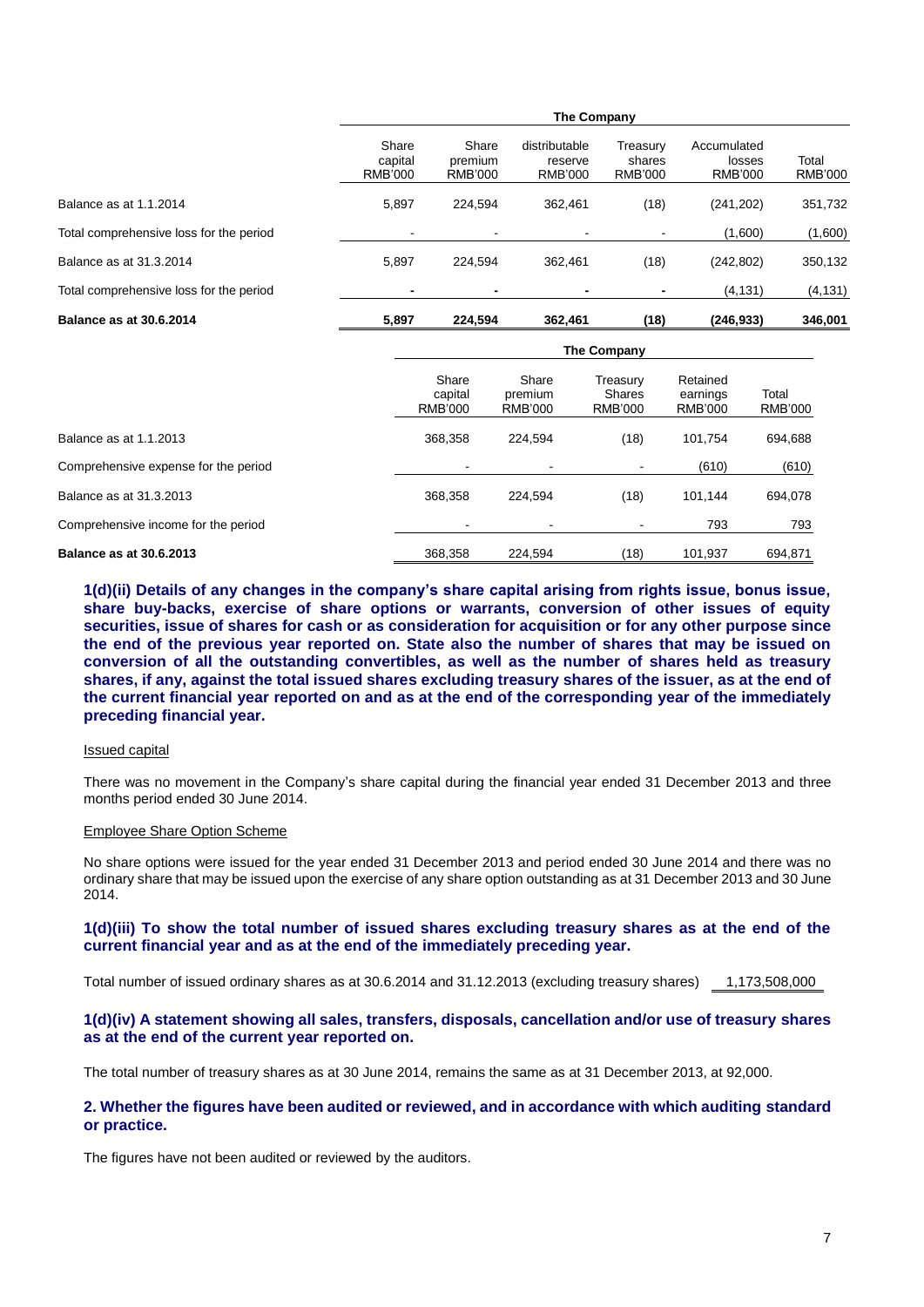# **3. Where the figures have been audited or reviewed, the auditors' report (including any qualifications or emphasis of a matter).**

The figures have not been audited or reviewed by the auditors.

# **4. Whether the same accounting policies and methods of computation as in the issuer's most recently audited financial statements have been applied.**

The same accounting policies and methods of computation adopted by the Group in respect of the audited financial statements for the financial year ended 31 December 2013 have been consistently applied by the Group for the financial year presented.

**5. If there are any changes in the accounting policies and methods of computation, including any required by an accounting standard, what has changed, as well as the reasons for, and the effect of, the change.**

There are no changes in the accounting policies and methods of computation, including any required by an accounting standard.

**6. Earnings per ordinary share of the group for the current year reported on and the corresponding year of the immediately preceding financial year, after deducting any provision for preference dividends (a) Based on the weighted average number of ordinary shares on issue; and (b) On a fully diluted basis (detailing any adjustments made to the earnings).** 

|                                            | <b>The Group</b>          |                                |                           |                                       |  |  |
|--------------------------------------------|---------------------------|--------------------------------|---------------------------|---------------------------------------|--|--|
|                                            | Q2 2014<br><b>RMB'000</b> | Q <sub>2</sub> 2013<br>RMB'000 | H1 2014<br><b>RMB'000</b> | H <sub>1</sub> 2013<br><b>RMB'000</b> |  |  |
| Loss attributable to owners of the Company | (17,866)                  | (9,261)                        | (20.031)                  | (22, 591)                             |  |  |
| Basic (Singapore cents) <sup>(1)</sup>     | $(0.31)^{(2)}$            | $(0.16)^{(2)}$                 | $(0.35)^{(2)}$            | $(0.38)^{(2)}$                        |  |  |
| Diluted (Singapore cents) <sup>(1)</sup>   | $(0.31)^{(3)}$            | $(0.16)^{(3)}$                 | $(0.35)^{(3)}$            | $(0.38)^{(3)}$                        |  |  |

**Notes:**

- (1) Calculated based on the average exchange rate in Q2 2014:S\$1: RMB4.92 (Q2 2013:S\$1: RMB4.93); H1 2014: S\$1:RMB4.87 (H1 2013: S\$1: RMB5.00)
- (2) Based on the issued ordinary shares excluding treasury shares of 1,173,508,000 for the period ended 30 June 2013 and 30 June 2014. No new shares were issued in Q2 2013 and Q2 2014.
- (3) The Company has no dilutive potential ordinary shares in Q2 2013 and Q2 2014.

# **7. Net asset value (for the issuer and group) per ordinary share based on the total number of issued shares excluding treasury shares of the issuer at the end of the (a) current financial year reported on; and (b) immediately preceding financial year.**

|                                                                                                  | <b>The Group</b> |             | The Company    |             |
|--------------------------------------------------------------------------------------------------|------------------|-------------|----------------|-------------|
|                                                                                                  | 30 June          | 31 December | 30 June        | 31 December |
|                                                                                                  | 2014             | 2013        | 2014           | 2013        |
|                                                                                                  | <b>RMB'000</b>   | RMB'000     | <b>RMB'000</b> | RMB'000     |
| Net asset value (excluding non-controlling<br>interests) as at end of financial year             | 357,326          | 377,357     | 346,001        | 351,732     |
| Net asset value per ordinary share<br>as at the end of financial year<br>(Singapore cents) $(1)$ | 6.18 cents       | 6.69 cents  | 5.98 cents     |             |
|                                                                                                  |                  |             |                | 6.23 cents  |

**Note:**

(1) Calculated based on exchange rate of S\$1: RMB4.93 as at 30 June 2014 (as at 31 December 2013: S\$1: RMB4.81) and 1,173,508,000 ordinary shares (excluding treasury shares) as at 31 December 2013 and 30 June 2014.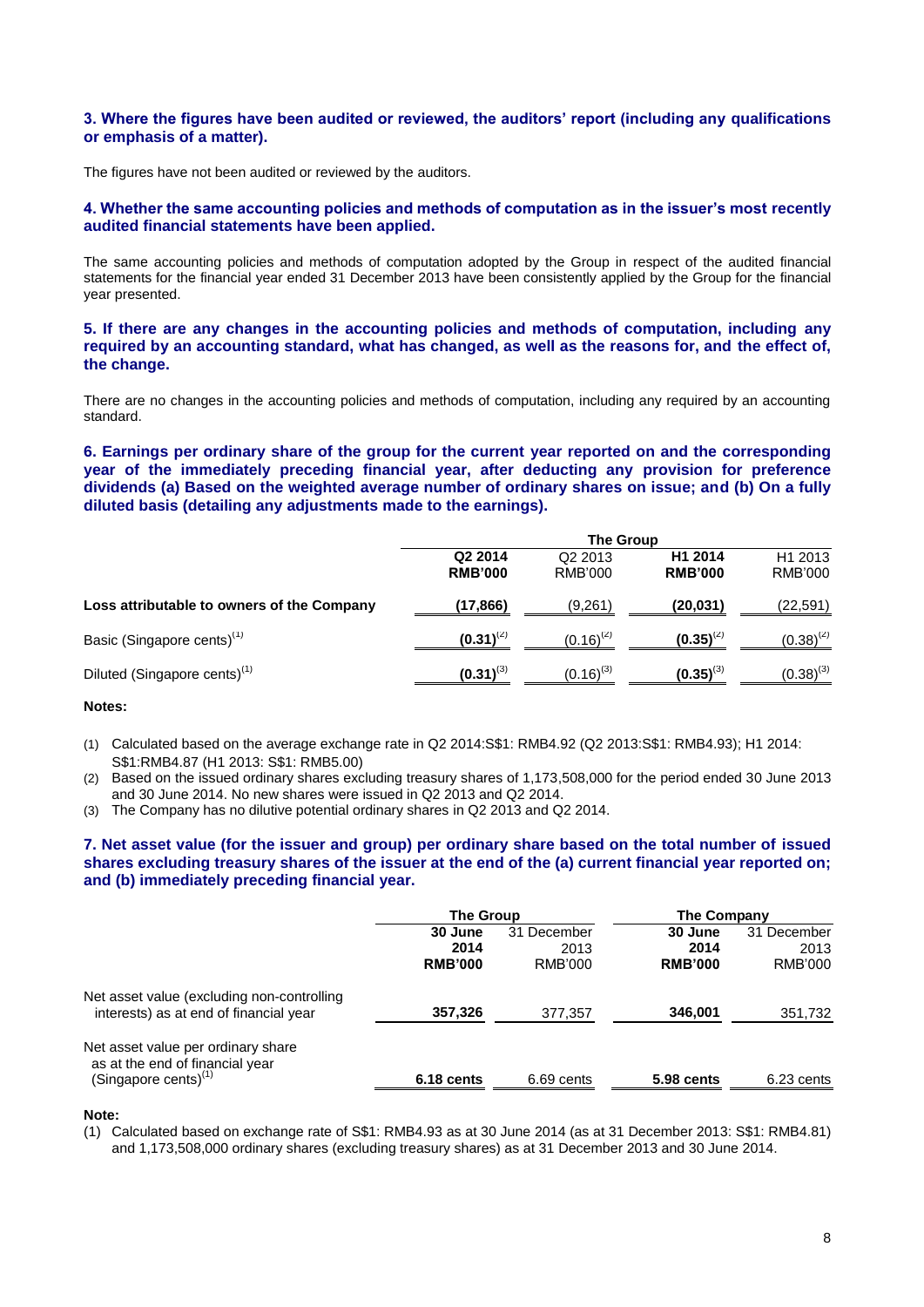**8. A review of the performance of the group, to the extent necessary for a reasonable understanding of the group's business. It must include a discussion of the following: (a) any significant factors that affected the turnover, costs, and earnings of the group for the current financial year reported on, including (where applicable) seasonal or cyclical factors; and (b) any material factors that affected the cash flow, working capital, assets or liabilities of the group during the current financial year reported on.**

### **(a) Review of consolidated statement of comprehensive income of the Group for Q2 2014 (relative to that for Q2 2013)**

Our overall turnover, generated mainly from the sales of developed properties, decreased by RMB7.0 million or 45% from RMB15.7 million in Q2 2013 to RMB8.6 million in Q2 2014. The decrease was principally attributed to the the Xinxiang Sunny Town Project (新乡阳光新城项目), with fewer completed units being delivered to the buyers in Q2 2014 relative to Q2 2013.

## **Gross profit**

The Group registered a lower gross profit of RMB2.1 million in Q2 2014 compared to that of RMB4.9 million in Q2 2013 and at a lower gross profit margin of about 25% in Q2 2014 compared to that of about 31% in Q2 2013, due principally to increased labour and construction material costs.

# **Impairment loss on investment in joint venture**

The impairment losses on investment in joint venture of RMB 8.8 million in Q2 2014 were in relation to the Company's 50% equity interest in Tian Cheng Holdings Limited (天晟控股有限公司) ("Tian Cheng"), which, through its wholly-owned subsidiaries, namely Zhengzhou Bidi Trading Co., Ltd (郑州必砥商贸有限公司) ("Zhengzhou Bidi") and Zhengzhou Mai Yong Trading Co., Ltd (郑州迈永商贸有限公司) ("Zhengzhou Mai Yong"), wholly-owned the exploration rights of an iron ore mine located in the Xinjiang Province of the PRC and 99.9%-owned the exploration rights of another iron ore mine located in the Henan Province of the PRC (collectively, the "Mining Joint Ventures") (the "Impairment of Joint Ventures").

The impairment, derived based on the valuation report issued by an independent Hong Kong-based valuation company, Roma Appraisals Limited, was due principally to the continuing decline in the price of iron ore. The decreased iron ore prices were due primarily to the continuing decrease in market demand for iron ore amidst the slow-down of the PRC economy in Q2 2014.

# **General and administrative expenses**

Our general and administrative expenses increased by RMB3.0 million or 42% from RMB7.0 million in Q2 2013 to RMB10.1 million in Q2 2014, attributed mainly to the professional fees incurred for the on-going preparation of the reverse takeover transaction as announced by the Company on 11 July 2013 and 1 April 2014 (the "Proposed RTO").

### **Selling and Distribution expenses**

In line with business activities, our selling and distribution expenses decreased by RMB144,000 or 21% from RMB687,000 in Q2 2013 to RMB543,000 in Q2 2014.

# **Other (expenses)/income**

We registered other income of about RMB664,000 in Q2 2013 *vis-à-vis* an other expenses of about RMB237,000 in Q2 2014.

Our other income attained in Q2 2013 relates principally to interest income and a dividend received in respect of the Group's investment in a quoted security listed on the Shenzhen Stock Exchange in Q1 2012 as announced by the Company on 13 January 2012 (the "Quoted Investment").

Our other expenses registered in Q2 2014 were mainly attributed to disposal losses incurred in relation to the disposal of some fixed assets in Q2 2014.

#### **Share of losses of joint ventures**

The Group's share of loss of joint ventures more than doubled by RMB65,000 from RMB50,000 in Q2 2013 to RMB115,000 in Q2 2014. The increase was attributed mainly to increased maintenance expenses incurred by Tian Cheng, particularly in respect of the two iron ore mines it owned which have yet to commence production.

#### **Loss before tax**

Following from the above, the Group recorded a loss before tax of RMB8.1 million in Q2 2013 compared to that of RMB17.6 million in Q2 2014.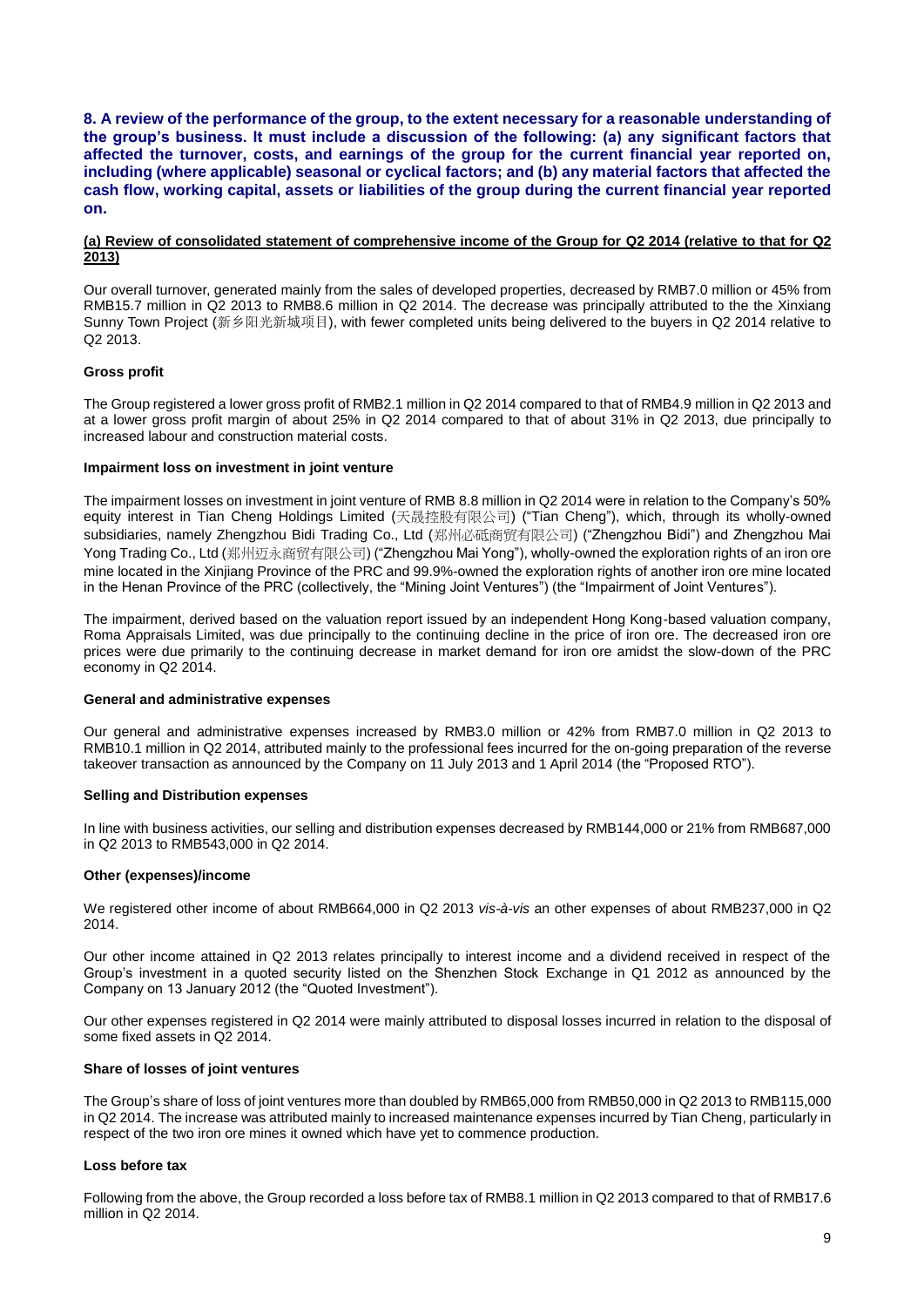#### **Income tax expenses**

In line with reduced sales of developed properties, our income tax expenses decreased by RMB1.0 million or 81% from RMB1.2 million in Q2 2013 to RMB224,000 in Q2 2014.

### **Net loss attributable to owners of the Company**

Accordingly, the amount attributable to the owners of the Company was a net loss of RMB9.3 million for Q2 2013 compared to that of RMB17.9 million for Q2 2014.

## **(b) Review of statements of financial position of the Group as at 30 June 2014 (relative to that as at 31 December 2013)**

## **Non-Current Assets**

Our non-current assets decreased by RMB9.8 million or 11% from RMB90.0 million as at 31 December 2013 to RMB80.2 million as at 31 December 2014 were due principally to the Impairment of Joint Ventures.

### **Current assets**

Our completed properties for sale decreased by RMB17.5 million or 14% due principally to the delivery of completed units to buyers.

The decreases in amount due from joint venture partners by RMB25.0 million were due principally to collections received.

The available for sales financial asset as at 31 December 2013 comprised fixed yield short-term investments which were disposed in Q1 2014.

The decreases in prepayments and other receivables by RMB39.6 million or 50% were due principally to payments made in Q2 2014.

The amount due from related parties slightly more than double by RMB396,000 principally as a result of the payment of some professional fees by the Company on behalf of the vendors in connection with the Proposed RTO.

The increase in cash and bank balances by RMB48.6 million or 23% was attributed principally to the improved collections received in Q2 2014.

Taken as a whole, our current assets decreased by RMB39.8 million or 9% from RMB451.8 million as at 31 December 2013 to RMB412.1 million as at 30 June 2014.

### **Current liabilities**

Our sales and rental deposits collectively decreased by RMB13.8 million or 24%, due principally to the recognition of sales deposits as revenue upon the delivery of the completed property units to the buyers concerned.

The decreases in accruals and other payables by RMB6.1 million or 32% and trade payables by RMB10.9 million or 40% were due principally to repayments made by the Group.

The more than double increase in amounts due to joint ventures by RMB830,000 from RMB687,000 as at 31 December 2013 to RMB1.5 million as at 30 June 2014 was in relation to expenses paid by the Company's two Mining Joint Ventures on its behalf in Q2 2014.

The increase in amounts due to related parties by RMB3.4 million or 57% was attributed principally to the payment of some professional fees by related parties on behalf of the Company in connection with the Proposed RTO.

Taken as a whole, our current liabilities decreased by RMB29.5 million or 19% from RMB156.1 million as at 31 December 2013 to RMB126.6 million as at 30 June 2014.

Consequence to the above, we registered a net cash generated from operating activities of RMB202,000 in Q2 2013 as compared to a net cash used in operating activities of RMB4.1 million in Q2 2014.

# **9. Where a forecast, or a prospect statement, has been previously disclosed to shareholders, any variance between it and the actual results**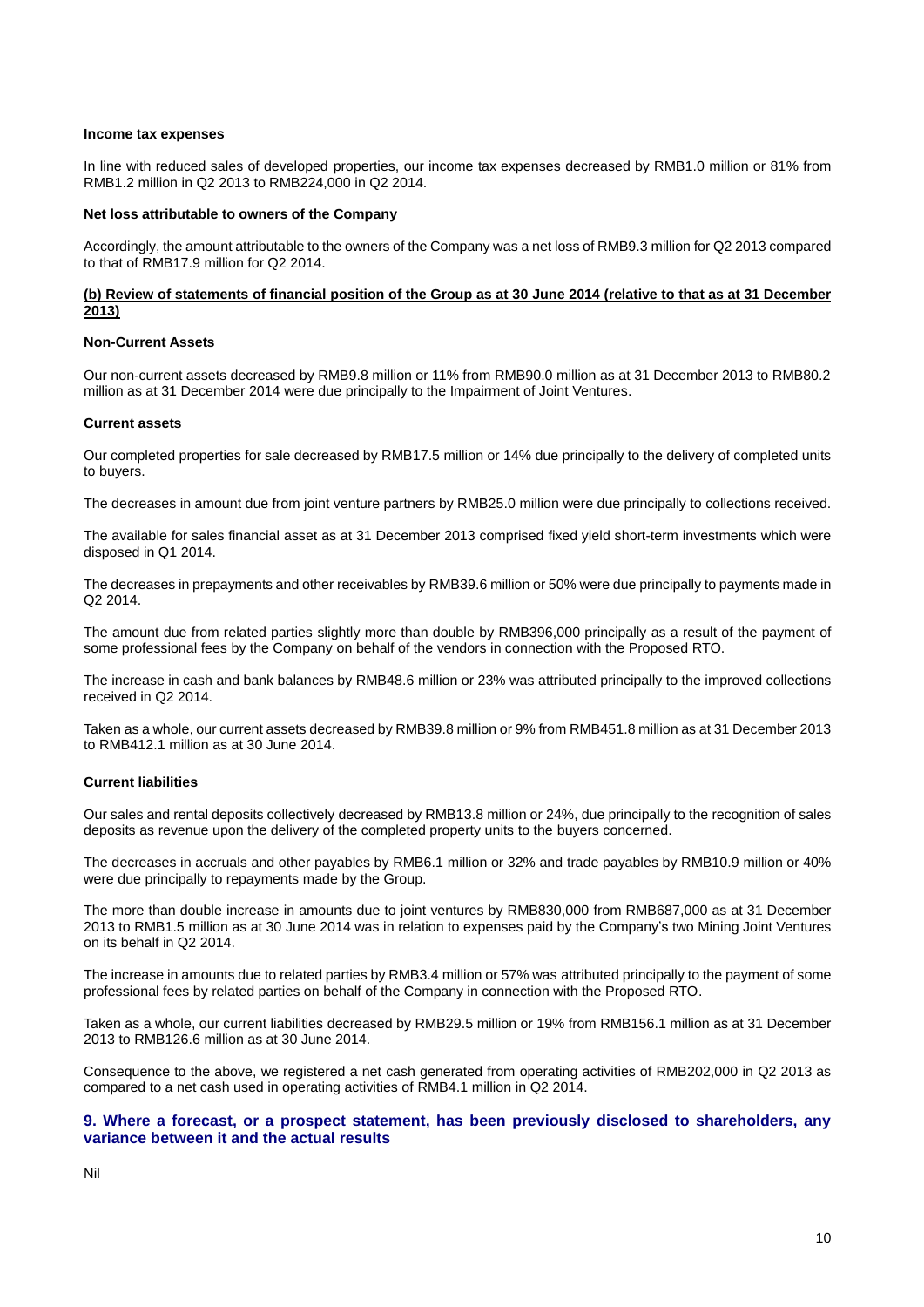# **10. A commentary at the date of the announcement of the significant trends and competitive conditions of the industry in which the group operates and any known factors or events that may affect the group in the next reporting year and the next 12 months.**

Save for certain niche sectors and locations, the property market conditions in the PRC, in particular the non-first tier cities, generally remain challenging for the next 12 months due to the lingering effects of the extensive austerity measures and credit tightening initiatives introduced by the Chinese government in curbing property speculation.

As for the mining business of the Group, iron ore is expected to continue to experience a decrease in market demand for the next 12 months, amidst a slowdown of the PRC economy made worst by the lacklustre construction sector underpinned by the spate of cooling measures to curb property speculation.

With regard to the Proposed RTO, which involves a handful of mines located in several countries, the professionals involved are still in the process of carrying out their respective due diligence works. Appropriate announcements will be made by the Company as and when necessary to keep the shareholders of the Company updated.

*Some of the statements in this release constitute "forward-looking statements" that do not directly or exclusively relate to historical facts. These forward-looking statements reflect our current intentions, plans, expectations, assumptions and beliefs about future events and are subject to risks, uncertainties and other factors, many of which are outside our control. Important factors that could cause actual results to differ materially from the expectations expressed or implied in the forward-looking statements include known and unknown risks. Because actual results could differ materially from our intentions, plans, expectations, assumptions and beliefs about the future, undue reliance must not be placed on these statements.*

# **11. If a decision regarding dividend has been made:**

# **(a) Whether an interim (final) ordinary dividend has been declared (recommended); and**

No.

# **(b)(i) Amount per share (cents)**

No.

# **(b)(ii) Previous corresponding period (cents)**

No.

**(c) Whether the dividend is before tax, net of tax or tax exempt. If before tax or net of tax, state the tax rate and the country where the dividend is derived. (If the dividend is not taxable in the hands of shareholders, this must be stated).** 

No.

**(d) The date the dividend is payable.** 

No.

**(e) The date on which Registrable Transfers received by the company (up to 5.00 pm) will be registered before entitlements to the dividend are determined.** 

No.

# **12. If no dividend has been declared / recommended, a statement to that effect.**

No dividend has been declared or recommended for Q2 2014.